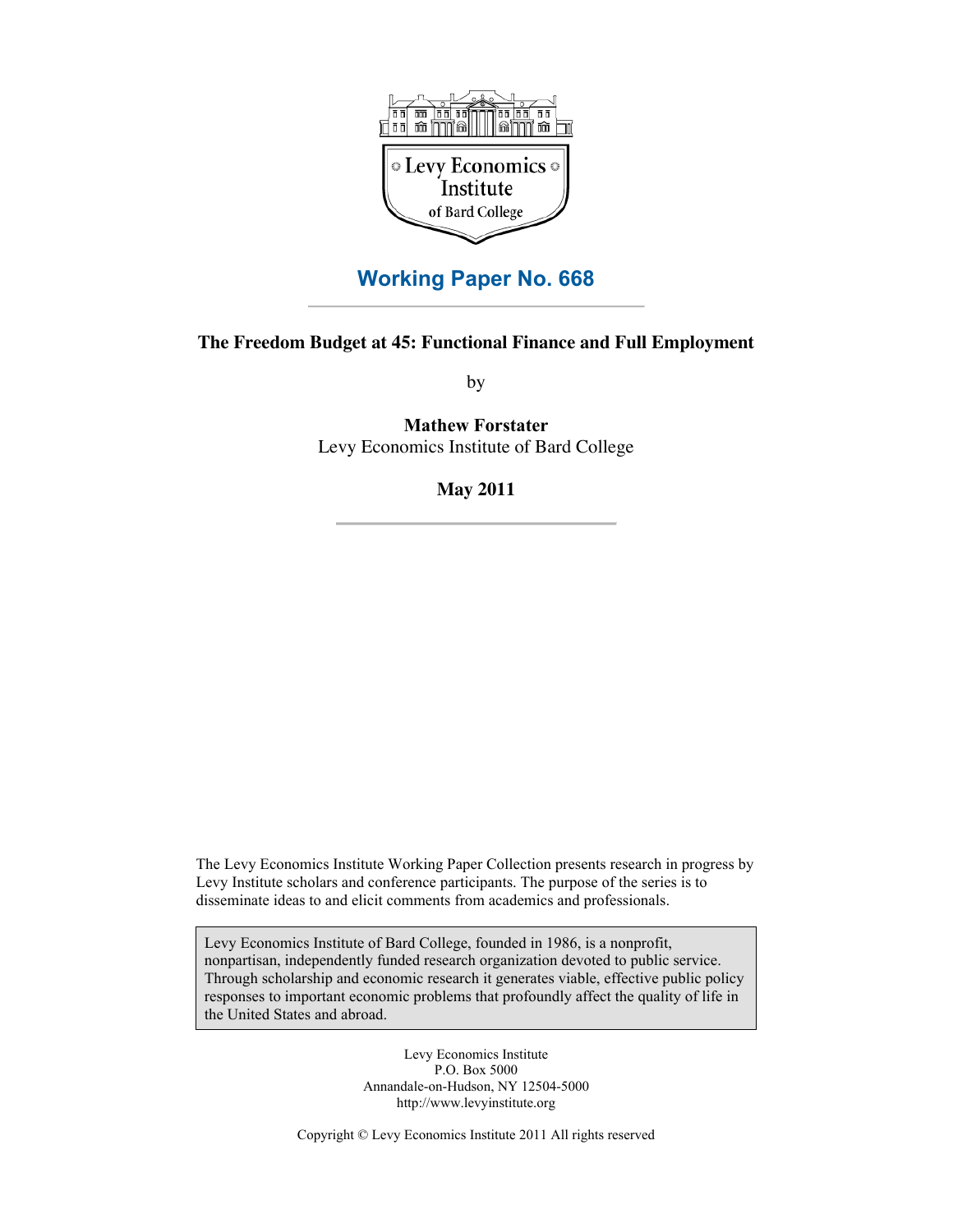## **ABSTRACT**

 Forty-five years ago, the A. Philip Randolph Institute issued "The Freedom Budget," in which a program for economic transformation was proposed that included a job guarantee for everyone ready and willing to work, a guaranteed income for those unable to work or those who should not be working, and a living wage to lift the working poor out of poverty. Such policies were supported by a host of scholars, civic leaders, and institutions, including the Rev. Dr. Martin Luther King Jr.; indeed, they provided the cornerstones for King's "Poor Peoples' Campaign" and "economic bill of rights."

This paper proposes a "New Freedom Budget" for full employment based on the principles of functional finance. To counter a major obstacle to such a policy program, the paper includes a "primer" on three paradigms for understanding government budget deficits and the national debt: the deficit hawk, deficit dove, and functional finance perspectives. Finally, some of the benefits of the job guarantee are outlined, including the ways in which the program may serve as a vehicle for a variety of social policies.

**Keywords**: Unemployment; Full Employment; Budget Deficits; National Debt; Public Policy **JEL Classifications**: B500, E240, E610, H600, P160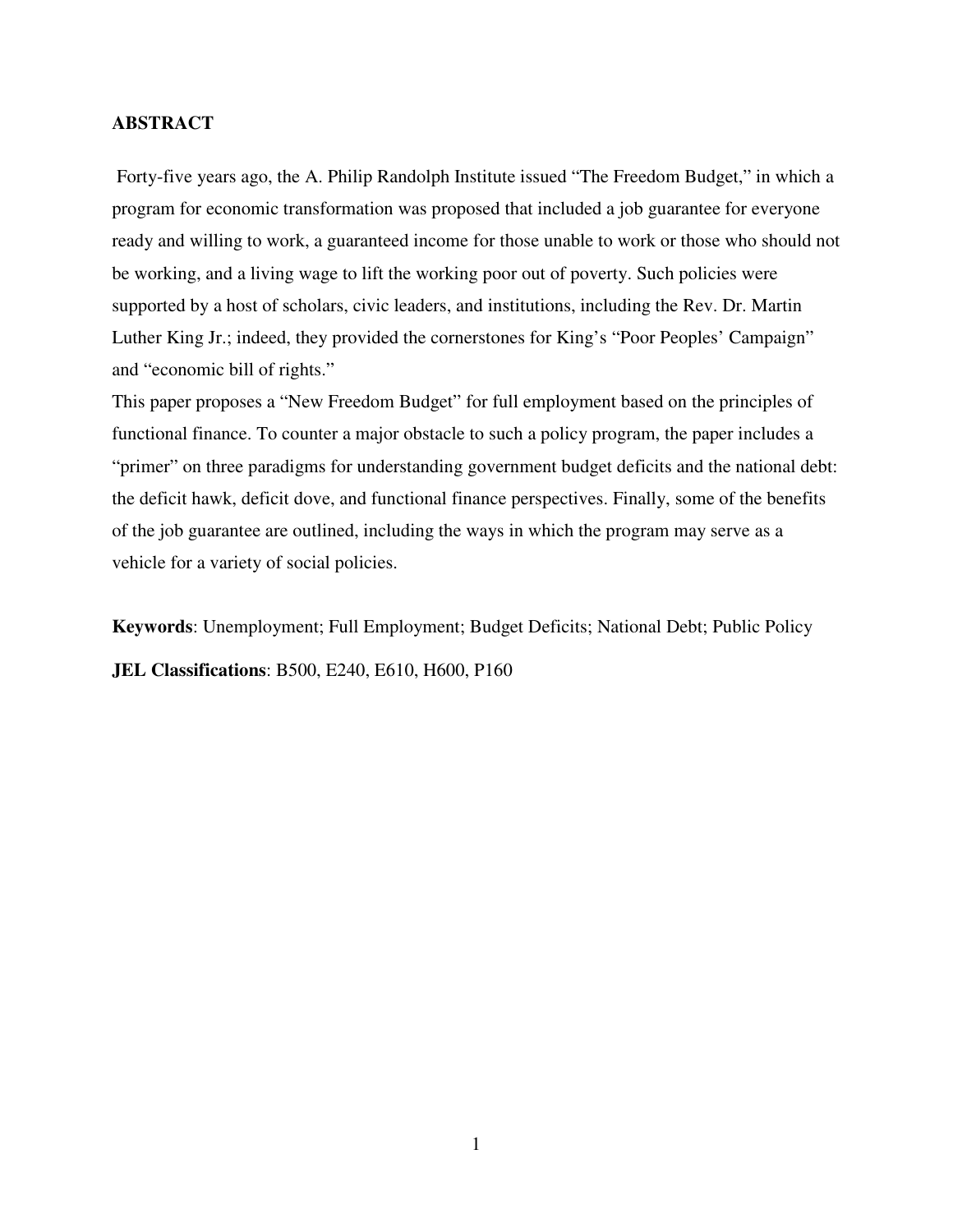#### **THE FREEDOM BUDGET AND THE JOB GUARANTEE**

2011 marks the  $45<sup>th</sup>$  anniversary of the "Freedom Budget," a policy program developed by A. Philip Randolph and Bayard Rustin, working with New Deal Keynesian economists such as Leon H. Keyserling, former Chairman of the Council of Economic Advisers in the Truman Administration. Randolph presented the proposal at the 1966 White House conference "To Fulfill these Rights," calling for a government-sponsored job guarantee for those ready and willing to work, a guaranteed income for those who cannot or should not be working, and an increase in the minimum wage to lift the working poor and their families out of poverty (A. Philip Randolph Institute 1966).

 The two main (and complementary) components of the Randolph-Rustin proposal for full employment and the job guarantee, encompassed in the term *public service employment*, were government as "employer of last resort" and public works: "We should be demanding immediate passage of an accelerated public works program" (Rustin 1971 [1965], p. 130). While accepting the basic Keynesian macroeconomic analysis that unemployment can be an aggregate problem due to lack of effective demand, Rustin and company also took the view that generic demand stimulus would not address the unemployment problem *in toto*. In addition to Keynesian unemployment there is also structural unemployment, a catch-phrase meant to include unemployment due to structural and technological change. A campaign to address structural unemployment would have to go beyond conventional fiscal stimulus: the private sector would never provide enough jobs, even when being pumped up by government expenditure. True full employment and poverty-reduction can be achieved "only when the government takes responsibility of creating work for those whom the private sector can no longer use" (Rustin 1971 [1968], p. 235):

[T]he government becomes the employer of first and last resort for the hard-core poor…Neither individuals nor the private sector of the economy has, or can take, responsibility for full employment in American society. This is the responsibility of all segments of the society and thus, finally, of the government. (Rustin 1971 [1968], p. 235)

In addition, the thinkers working around the Randolph Institute saw that a WPA-style program could not only create jobs, but produce goods and services that could address other important needs, such as increased community and social services and infrastructure creation and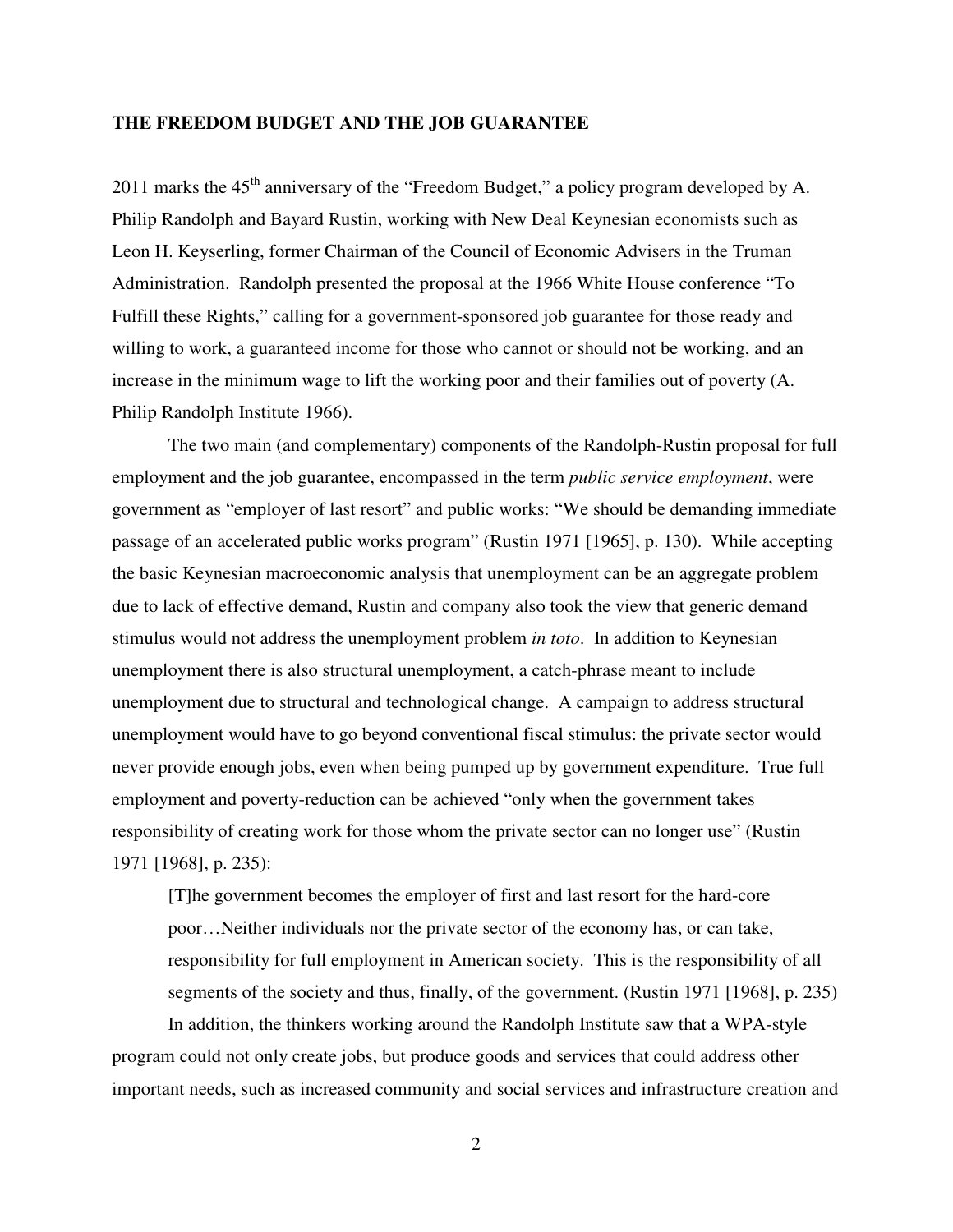revitalization. The program thus rejected the "culture of poverty" and "human capital" approaches gaining followers at the time, insisting instead that jobs must come first, with training coming on-the-job:

We are going to have to have public works programs to put these people back to work and to do it without a lot of talk about pre-training. These people don't have to be pretrained. All they need to know is that there are jobs. John Dewey said that a man learns by doing. I want to go Dewey one better: we must put these people to work learning *while* doing, and while being paid. In World War II we did not ask if people were too black, or too old, or too young, or too stupid to work. We simply said to them this is a hammer, this is a tool, this is a drill. We built factories and sent these people into the factories. We paid them extraordinarily good wages and in two months they created the miracle of making planes that flew. We can find a peacetime method for doing this public works for schools, hospitals, psychiatric clinics, new modes of transportation, of cleaning the air, of cleaning the rivers. All these improvements would benefit not only the poor but also the affluent. (Rustin 1971 [1968], p. 236)

 Rustin saw public service employment as providing a number of benefits in addition to job creation and increased public works and social services. First, he viewed the program as resulting in a reduction in both crime and government spending on the poor and unemployed:

The way things are now we are twice damned. We are paying \$15 billion a year for the support and misdeeds of those who cannot find work and end up in prison or on welfare. If they are provided with work and improve the economy, then we have additional growth plus the \$15 billion we are now paying for keeping them on welfare and in jail. (Rustin, 1971 [1968], p. 237)

Secondly, he viewed the program as good for everyone, Black and white, rich and poor. The job guarantee would be for everyone (i.e., no means tests), regardless of race, and thus would benefit poor whites and others. Furthermore, full employment benefits everyone, even business, whose sales and profits are supported by increased incomes and spending:

But I want to assure businessmen that the people who benefit from the programs are not going to sit on the money when they get it. They are going to act like Americans. They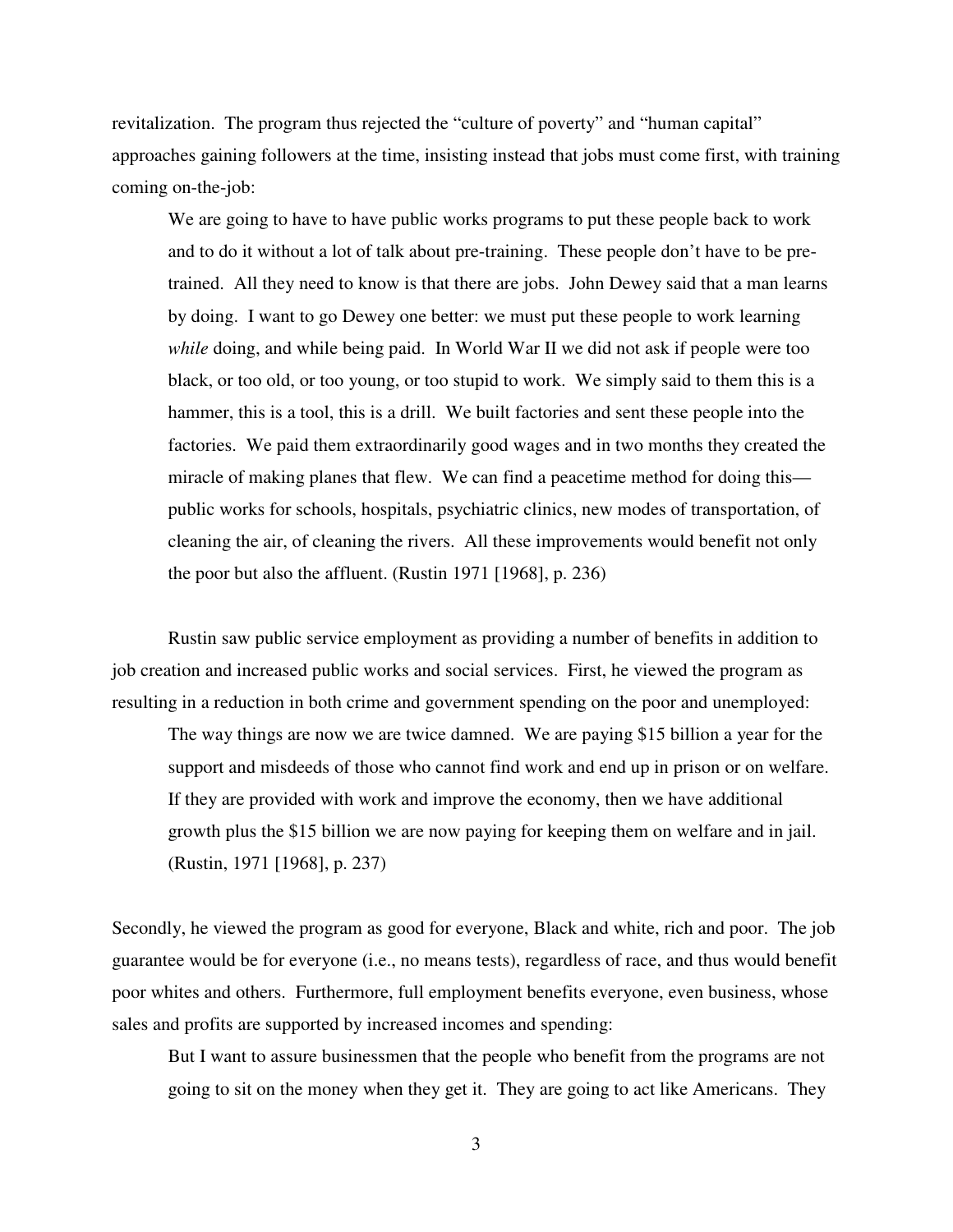are going to buy all the junk that is advertised, thereby raising the GNP, raising the economic production and growth of the country, and fundamentally adding to its economic stability. (Rustin 1971 [1968], p. 237)

While the Freedom Budget was never passed, or even officially introduced as legislation, the momentum eventually contributed to discussions within the Congressional Black Caucus that led to the introduction of a new full employment bill by African American Congressman Augustus F. Hawkins (D-CA) in the early 1970s. The original bill included a job guarantee, the creation of a Job Guarantee Office, a Standby Job Corps, and the changing of the name of the United States Employment Service to the United States Full Employment Service (see Hawkins 1975). The bill went through several iterations and name changes until finally passed in 1978 as the Full Employment and Balanced Growth Act, stripped of the job guarantee.

Randolph, founding President of the Brotherhood of Sleeping Car Porters, and Rustin had previously worked along-side the Rev. Dr. Martin Luther King, Jr. in organizing the 1963 March on Washington, the full, official name of course which was the "March on Washington for Jobs and Freedom." The two men had also led the March on Washington Movement (MOWM) of the 1940s that resulted in then-President Franklin Delano Roosevelt's Executive Order 8802, which created the Fair Employment Practice Committee (FEPC).

During the same period as the Freedom Budget was issued, Dr. King was increasingly including similar themes in his writings and speeches, proposing a federally-guaranteed job creation program as the centerpiece of both his "economic bill of rights" (an idea revived from FDR) and his "Poor People's Campaign" (King 1986 [1968], p. 67; see also Forstater 2002). But King was only one—albeit an extremely important one—of a host of African American leaders and organizations in the sixties and seventies to support not only full employment in general but the specific idea that "government… become an employer of last resort" (King 1971 [1963], p. 32). "This would guarantee a job to all people who want to work and are able to work…It would mean creating certain public-service jobs" (King 1986 [1968], p. 67). This notion in one form or another was embraced by virtually all the most prominent African American organizations, with the list of African American leaders and organizations supporting the policy encompassing a wide swath of the political spectrum (Forstater 2007).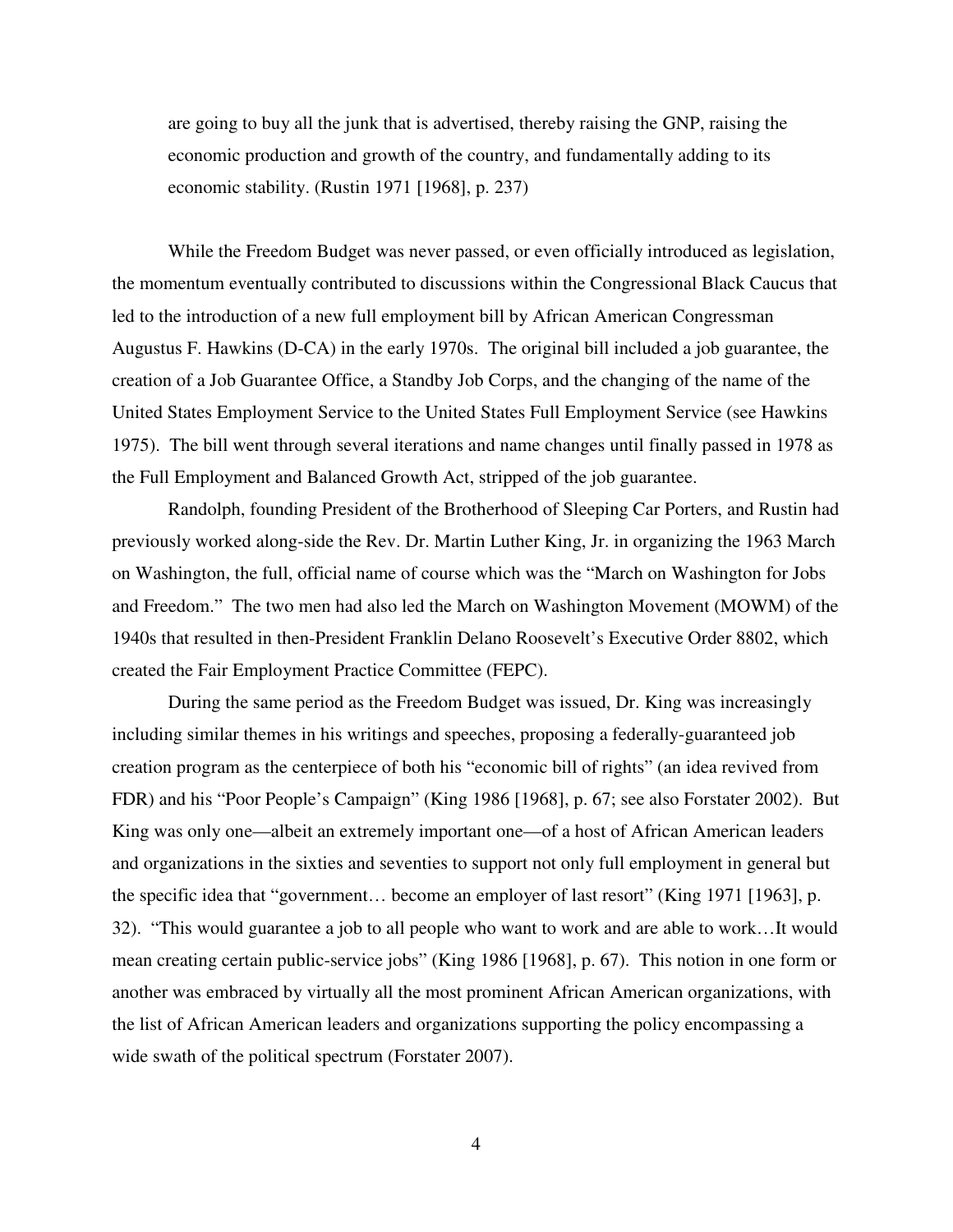Among those supporting true full employment and the job guarantee were U.S. Rep. John J. Conyers, Jr. (D-MI), James Farmer, Charles V. Hamilton, Bernard Anderson, and Robert S. Browne, the founder of the Black Economic Research Center (BERC) and the *Review of Black Political Economy*. Browne was also a charter founder of the Caucus of Black Economists, a predecessor of the National Economic Association (NEA; Alexis, Spratlen, and Wilson, 2008). To assist him in formulating a new full employment bill that would address the limitations of the 1946 Employment Act, Rep. Hawkins organized a small working group in 1972 that included Robert S. Browne and Bernard Anderson, among others (Anderson 2008):

Robert Browne helped shape and reinforce Mr. Hawkins' thinking about full employment, and how to make the Bill a tool for addressing black joblessness. He emphasized that the declaration of policy would mean little if not accompanied by specific measures to guide policy makers toward reaching the goal. Browne urged specific language in the Bill to spell out how the government would act as the employer of last resort. (Anderson 2008, p. 95)

Also of note, Coretta Scott King was very involved in the struggle for full employment during the 1970s, when she was co-chair of both the National Committee for Full Employment and the Full Employment Action Council.

 More recently, a job guarantee has been embraced and supported by William Julius Wilson (1996), Ronald B. Mincy (1994), Manning Marable (1997), the National Urban League (1996), Jarvis Tyner (1994), and the Black Radical Congress (1998). In the context of the current and ongoing crisis of the 2007-onward "Great [i.e., Terrible] Recession," NEA Past-President William A. Darity, Jr., in an article in the *Review of Black Political Economy*, has revived the proposal that the federal government should guarantee a job for all by serving as the employer of last resort (Darity 2010).

 Job creation and public investment have tremendous potential social and economic benefits, and many have argued that such programs would essentially 'pay for themselves' and produce benefits that exceed their costs. Nevertheless, it is clear that one of the primary roadblocks in the way of a true full employment policy regards public perceptions concerning the perceived cost, and the impact on the government budget and the national debt. It would serve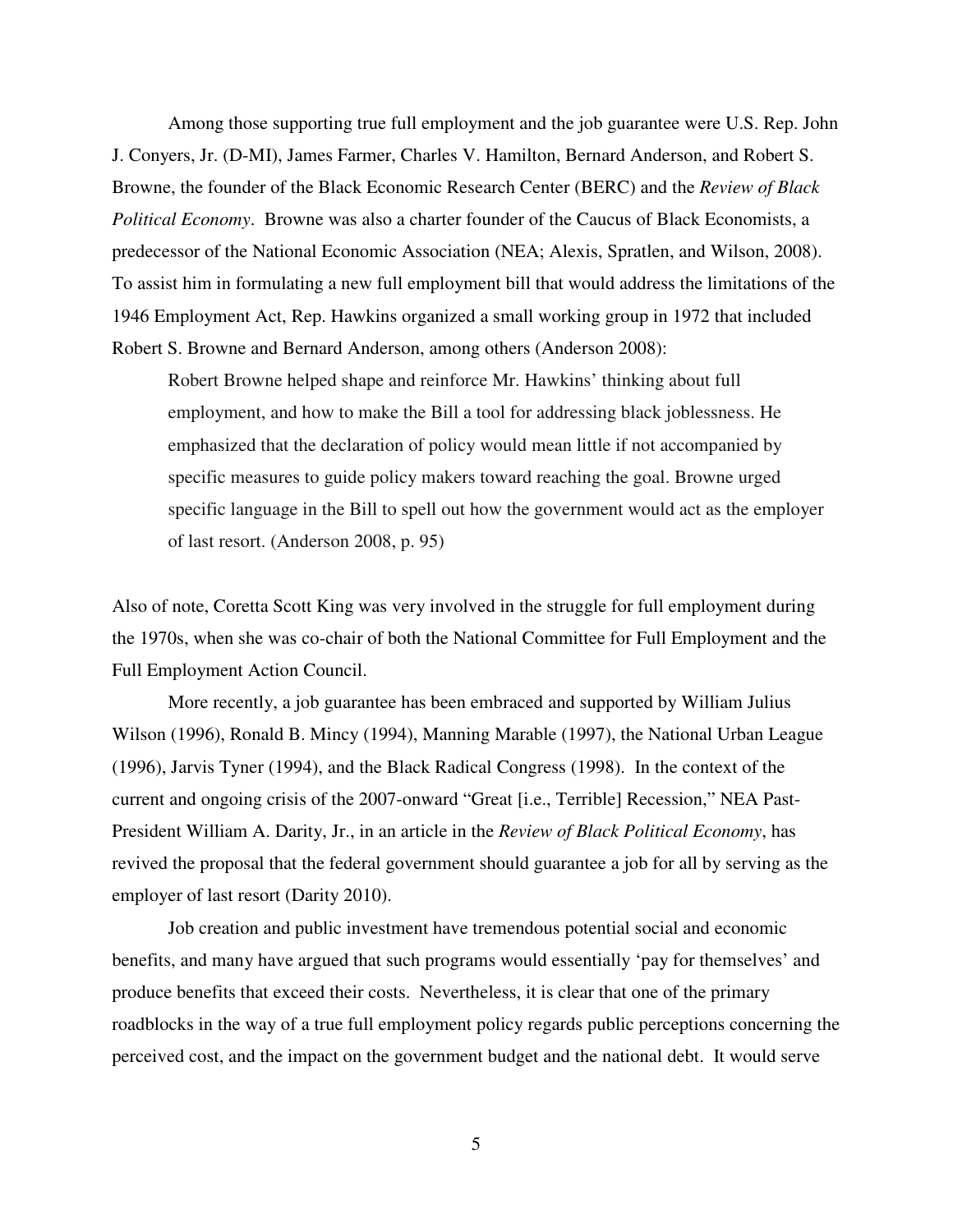those concerned about unemployment well to review the arguments surrounding deficit spending, the national debt, and government "solvency."

#### **DEFICIT HAWKS, DEFICIT DOVES, AND FUNCTIONAL FINANCE: A PRIMER**

There are three paradigms for understanding government budgets and the national debt: deficit hawk, deficit dove, and functional finance. We will now review each of these in turn, beginning with the deficit hawks. Hawks view government budget deficits and the national debt as almost always and everywhere a negative for the economy and society. Often associated with a "sound money" or "sound finance" position, some hawks support a balanced budget amendment to the U.S. Constitution requiring the Federal government to run a balanced budget except in times of national emergency.

There are five basic hawk arguments as to the negative impacts of deficits and the debt. Not all hawks subscribe to all five, but virtually all hawks take one or more of these positions. Many of the hawk arguments follow from the basic neoclassical economic vision explicit or implicit in the hawk conception of how the macroeconomy operates. This vision can be described by two main features. First, the market economy has a built-in tendency toward full employment of resources, including labor. Second, savings determines investment through variations in the rate of interest, as in a loanable funds model. Summaries of hawk views can be found in Buchanan (1958); Friedman (1988); Savage (1988); and Peterson (1993, 2004).

1. **Deficits cause inflation.** The economy tends to full employment, so excess aggregate demand caused by deficit spending is inflationary. Actually, the idea that deficits can be too large if they increase aggregate demand beyond the full employment level of output is shared by many hawks, doves, and adherents of functional finance. The differences then regard whether involuntary unemployment is viewed as a short term, disequilibrium macro-phenomenon or a normal, permanent feature of the system, consistent with macro equilibrium. But if the economy is at or near full employment, deficit expansion can result in what Keynes called "true inflation" (some cost-push or supply-side instances of rising prices may be more about relative price changes). Interestingly, some hawks would require the money supply to increase for there to be inflation (if they take a traditional monetarist view).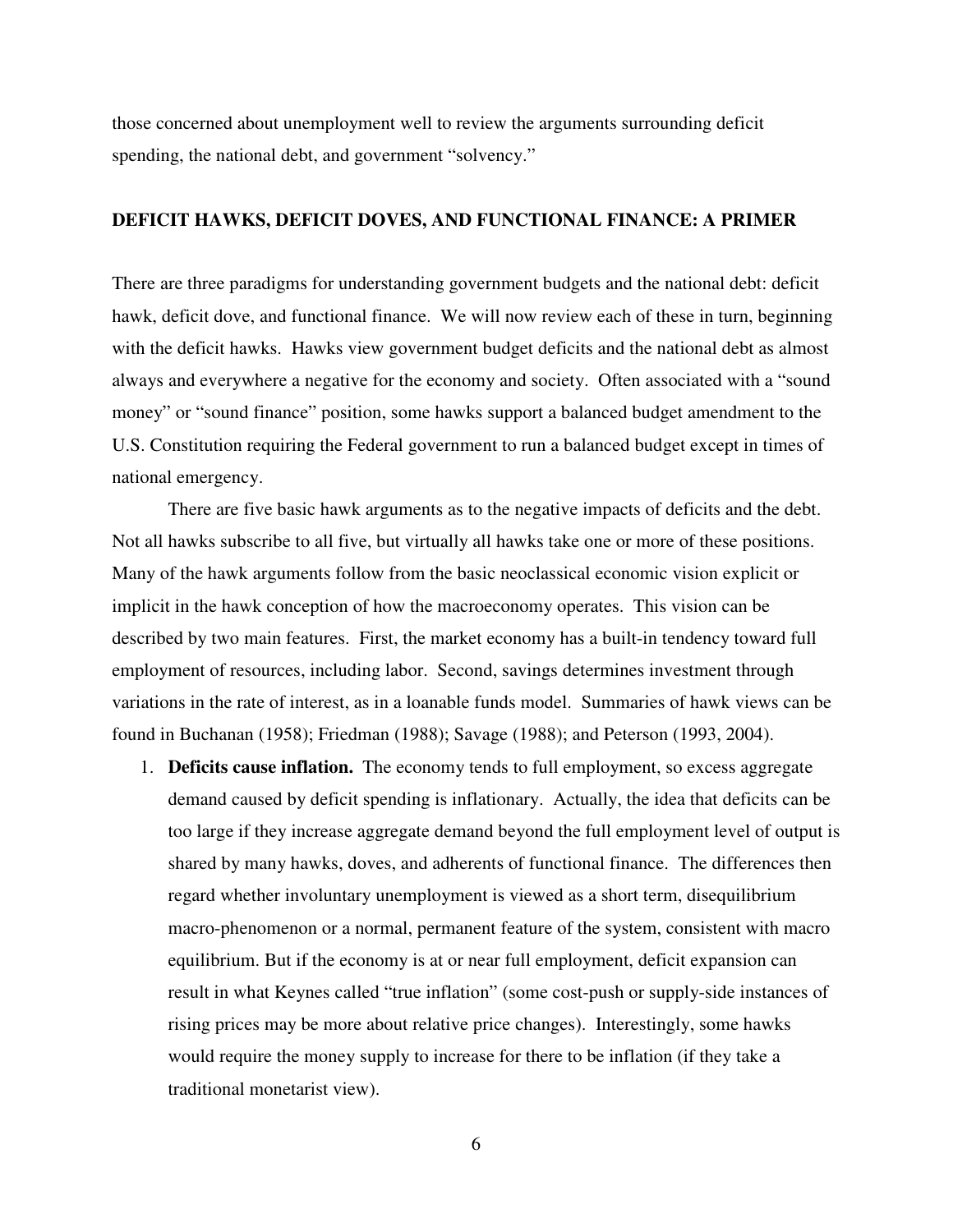- 2. **Deficits cause high interest rates.** There are several versions of this argument, some concerning only *long term* interest rates (more later on the empirical evidence). But basically, for the hawks, government spending financed by borrowing increases competition in the loanable funds market, bidding up interest rates.
- 3. **Deficits crowd out private spending.** This also has several versions, partial versus full crowding out, for example. There are also those who view crowding out as resulting only from government borrowing versus those who hold the position that even government spending financed by tax revenues crowds out private expenditure. In any case, if all resources are fully employed, government can employ a resource only if it takes it away from the private sector. Viewed slightly differently, government borrowing to finance deficit spending reduces the loanable funds available to finance private spending, whether investment or consumer durables.
- 4. **The national debt is a burden on future generations.** Because they have to pay it.
- 5. **Deficits and the national debt are generally immoral.** The analogy is often made here between government deficits and debt and firm or household deficits and debt. "If I ran my company with spending in excess of revenue year after year, I'd be out of business!" "I can't continually spend in excess of my income and expect to stay afloat, why should the government?"

The point has been made that some of the hawk positions are applicable to an economy on a gold standard or other fixed exchange rate regime, such as a currency board, monetary union, or peg to another nation's currency (or a weighted basket of currencies). This will be discussed in more detail below.

 Deficit doves view deficits (and an increased national debt) as ok, under certain circumstances, depending on the economic context. Doves have concentrated a lot of attention to issues of defining and measuring deficits and the national debt. The following ten points summarize various dove arguments, including dove responses to and criticisms of the hawks (dove positions can be found in Heilbroner and Bernstein 1963, 1989; Eisner 1986, 1994, 1997; Cavanaugh 1996; and Benavie 1998). Just as most of the hawk positions follow from the fundamental neoclassical vision characterizing their analytical framework, dove arguments tend to follow from a basic Keynesian view of how the macroeconomy operates. Specifically, doves view unemployment and excess capacity as normal features of a modern capitalist economy, and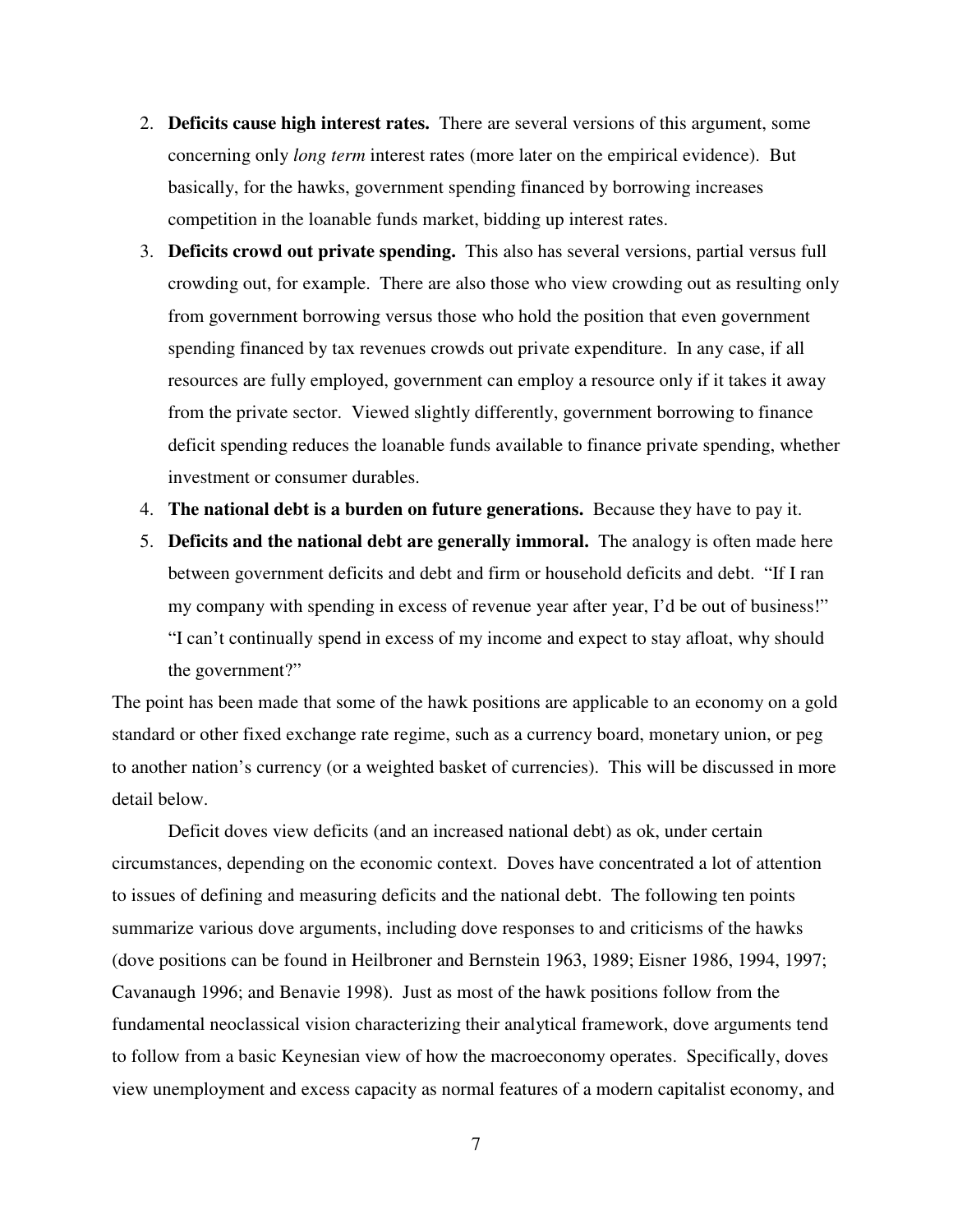they tend to reject a loanable funds view of savings and investment, instead seeing investment as determining savings through changes in income.

- 1. **Are deficits being measured in constant or current dollars?** Doves argue that it is wrong to compare deficits between years in current dollars, because the value of the dollar has changed. One way of correcting for this is to look at deficit/GDP ratios (and debt/GDP ratios). These ratios are also important for doves because they argue that a larger GDP means we can afford a bigger deficit or debt. A related issue is the changing *real* value of the national debt due to inflation or deflation. When Reagan claimed that a pile of dollar bills of an amount equal to the size of the Federal deficit or the national debt would reach almost to the moon (later repeated by Clinton), I proposed making dollar bills thinner. Then the pile would only go halfway to the moon! A similar, often repeated hawk image is that the same number of bills laid end to end would go around the earth three times, prompting my proposal that we make dollar bills shorter so they would only circle the globe twice!
- 2. **The federal government doesn't keep a capital account**. So when there is a large capital expenditure it looks like a lot has been paid out in the current period and the budget doesn't reflect the services that will last for multiple years into the future. Firms and state and local governments keep a capital account, but all federal expenditures go on the current account.
- 3. **The government owns assets**. The government may have a debt, but it also owns assets such as land, buildings, stocks, gold, water sewage treatment plants, hospitals, schools, etc. Next to the pile of dollars representing the deficit or debt we could make a pile representing government assets that might go past the moon. Hypothetically, these assets could be sold, but what economic reasoning would justify such an action?
- **4. State and local budgets often not considered**. The media and politicians often do not make clear whether they are talking about the consolidated (federal, state, and local) government budget balance or only the federal deficit. Historically, federal deficits have sometimes been offset by surpluses at the state and local levels, although in recent years that has not been the case. Federal transfers to state and local governments are also common. Doves take this confusion between the consolidated and federal budget as yet another example of the imprecision in defining and measuring deficits and the debt.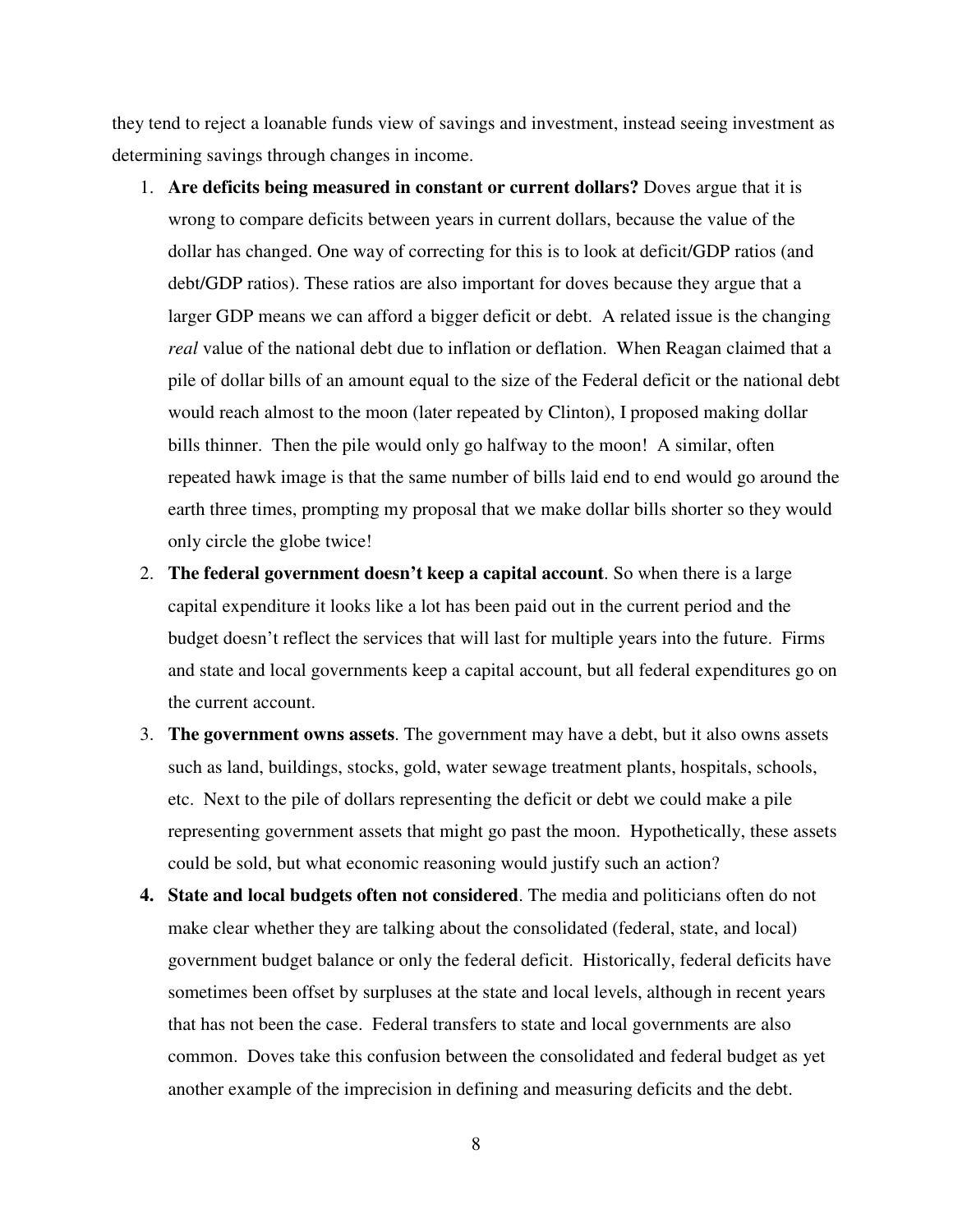- 5. **Government agencies own government debt**. For example, state and local governments may invest in government bonds, as do some federal government agencies, in which case it is argued that we really do "owe it to ourselves." At the start of 2010, over 40% of the national debt was held by government agencies! Interest payments, therefore, constitute inter-governmental transfers. And, of course, all U.S. citizens are citizens of the nation, a state, and a locality.
- 6. **We should examine the "full employment deficit."** Doves argue that much of the deficit is due to unemployment. When there is unemployment, income is lower, so tax revenues are lower, and government spending on various forms of assistance for the unemployed is higher, so unemployment increases the size of the deficit. Job creation causes incomes and therefore tax revenues to rise, and lowers government spending to support the unemployed, resulting in a decline in the size of the deficit. The "true" deficit would be the real value of the full employment deficit on the current account, net of government debt purchases and state and local transfers. Estimates of its size have often virtually wiped the deficit clean.
- 7. **Balance the budget over the business cycle, rather than in one year**. Doves argue that one calendar year is an economically arbitrary amount of time. Instead, it makes more sense to run deficits during recessions and surpluses during booms, so that the budget is balanced over the cycle and debt is not growing. It is true that in recent years the nation has run deficits during both phases of the cycle, but that does not alter the fact that there is little economic meaning to a twelve month period and a constitutional amendment to balance the Federal budget in each calendar year would make sensible fiscal policy impossible, except in a national emergency. A double-digit unemployment rate, by the way, constitutes a real national emergency!
- 8. **Debt is not a burden on future because we are also creating assets for the future**. Doves encourage consideration of two scenarios: one in which our children inherit a strong economy with high employment, an up-to-date infrastructure, good schools and hospitals, as well as a larger national debt; and another in which the debt is smaller, but the economy is weak, unemployment is high, and the infrastructure is crumbling. Which would our children and grandchildren prefer? Doves also argue that the debt will be paid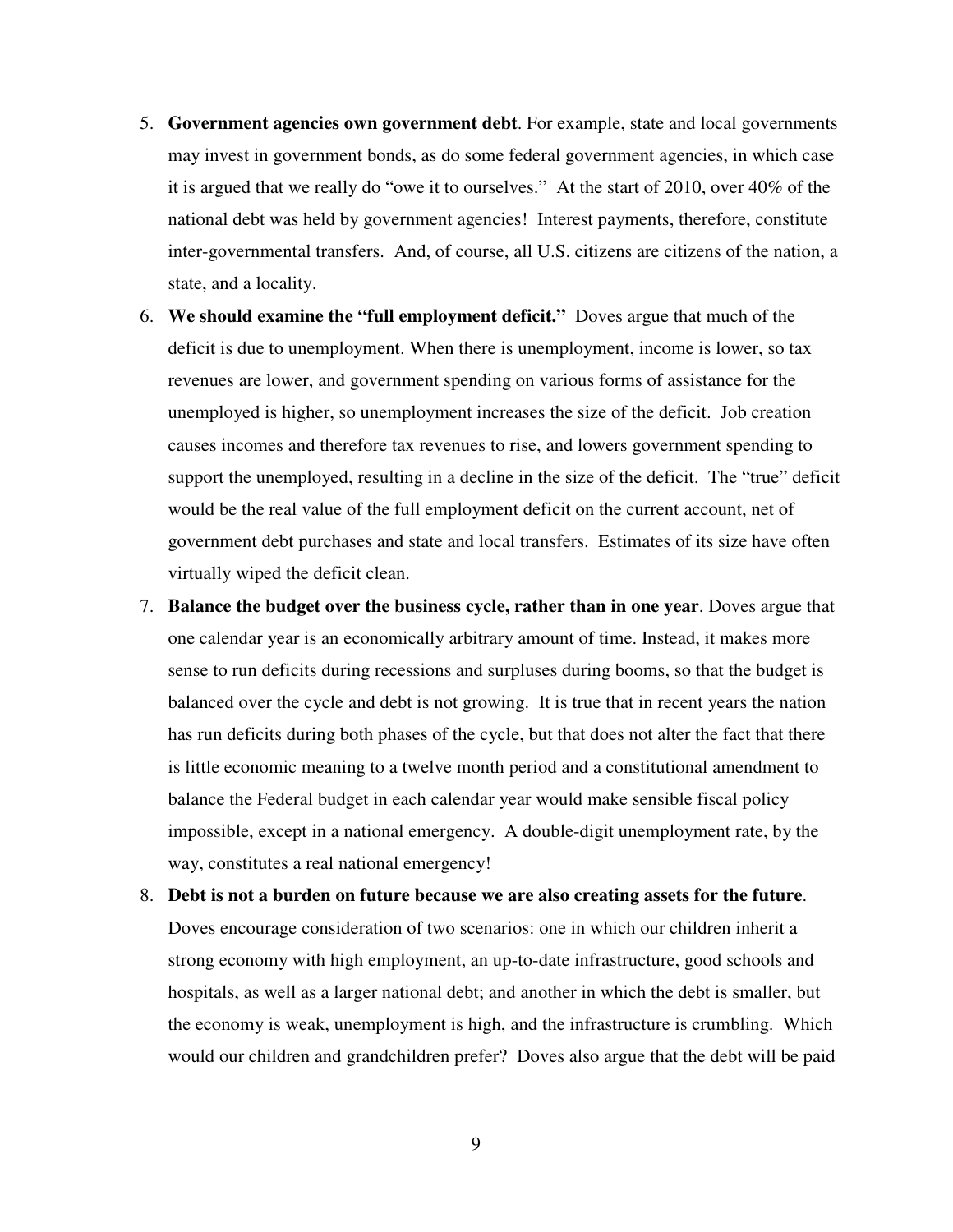to those in the future as well, so the whole idea of the national debt as a burden on the future is the result of more misunderstanding and confusion.

- **9. Doves argue that if deficits and high interest rates are correlated, the causality goes the opposite way—from high interest rates to big deficits.** When interest rates are high, interest payments are high, pushing deficits higher. In any case, doves point out that short term rates such as the fed funds rate and the discount rate are directly controlled by the central bank, and these rates serve as benchmark rates for other important rates such as the prime rate. The argument that deficits cause high interest rates is also not supported by the empirical record (see Evans 1985; Ussher 1998).
- **10. To the extent that the analogy with households and firms is applicable, doves think it supports their view.** Well-managed, responsible debt is not a bad thing for households and firms—same with government. Why do households go into debt? Think of the homes we would live in and the cars we would drive if we had to pay cash, or how old we would be before we could purchase a home or a car. For firms, debt is often a sign of strength; firms borrow to invest in producing goods and services for sale to earn revenue and profits. But doves generally do not think the analogy is a good one, as it is rooted in a failure to understand the logical fallacy of composition. As Robert Eisner, who devoted a lifetime to refuting the myths and misunderstandings concerning budget deficits and the national debt, argued, for the economy as a whole, contrary to the popular saying, there may be a free lunch, "and failing to take advantage of it may leave some of us without dinner as well":

The cost of anything is what has to be sacrificed to get it. What then would be the cost of providing lunch to the needy if we used surplus food that would otherwise be wasted? Would there be a cost to government's giving lunch to hungry children? Would the people, otherwise unemployed, who might be paid to prepare the lunches perhaps thus secure the wherewithal to purchase dinner? [Eisner 1994, xiii-xiv].

The Functional Finance view says both the hawks and the doves are wrong, but in different ways and for different reasons. Managing the government budget according to the principles of functional finance requires a Chartalist or state money system, i.e., a flexible exchange rate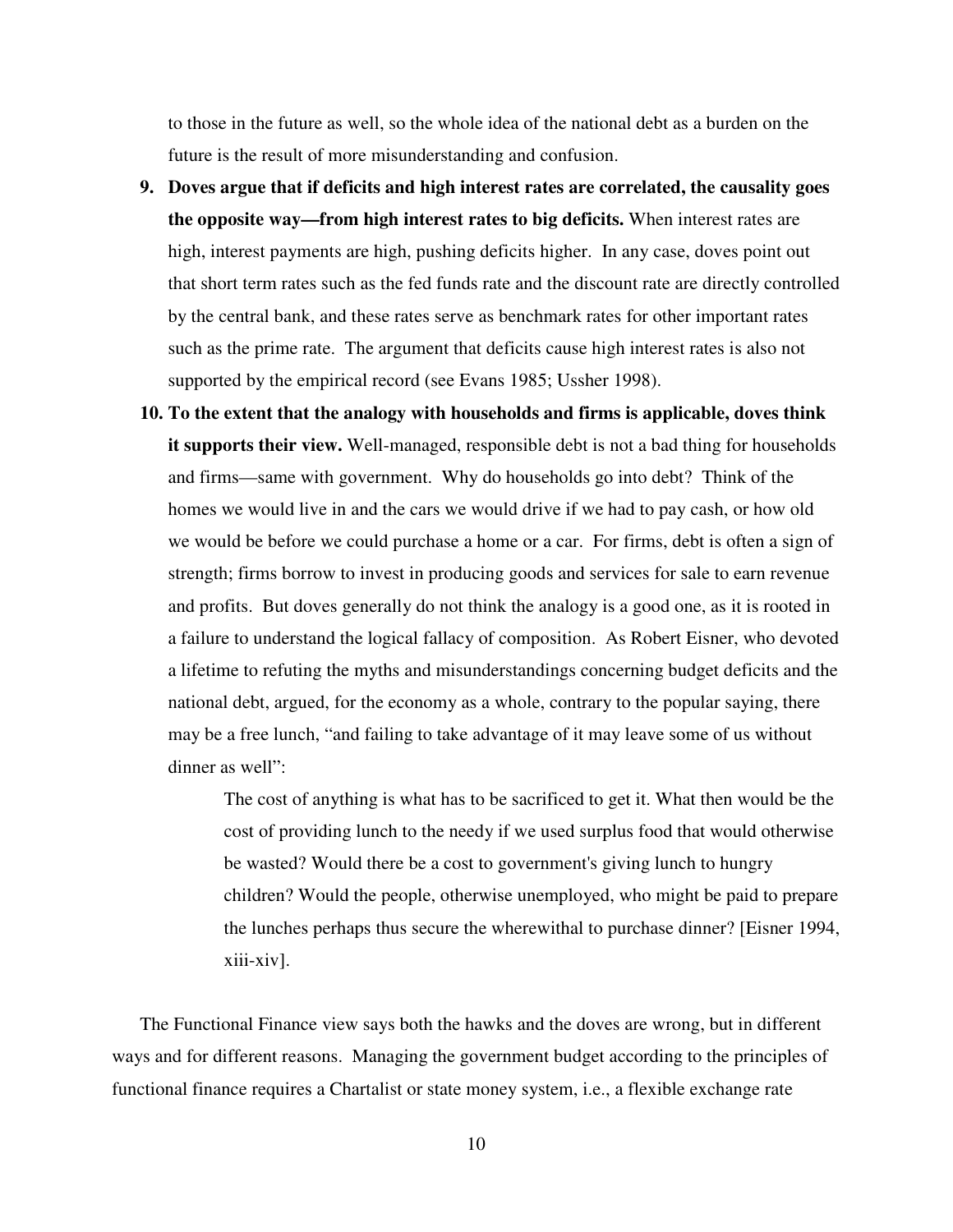system where money is not backed at a fixed exchange rate by gold or any other commodity. Functional finance therefore does not apply to a monetary system with any type of fixed exchange rate—no pegged currencies, currency boards, or currency unions, to give a few examples. Economies operating with a fiat currency or "modern money" system, however, can and should manage their budget according to the principles of functional finance. The original formulation was by Lerner (1943), with recent elaborations and developments by Mosler (1997- 98), Wray (1998), Forstater (1999), and Bell (2000). The functional finance perspective can be summarized by the following 10 points.

- 1. **The federal government is the monopoly issuer of the currency**. Since the United States dollar is a sovereign, non-convertible, floating currency, why would the federal government need to tax or borrow from the public in order to spend? The federal government, as the money monopolist and issuer of the (intrinsically valueless) currency, doesn't need the public's money; what the government needs is for the public to need its monopoly money.
- **2. In a modern money system, the purpose of taxation is to create a demand for—and give a value to—unbacked (i.e., intrinsically valueless) currency.** If the federal government does not need the public's money in order to spend, why does it tax? By imposing a tax obligation and announcing it will accept only dollars in payment of taxes, the Federal government creates a demand for its otherwise intrinsically worthless currency and gives it value. It is obvious that as monopoly issuer of the currency, the federal government could not collect any dollars from the public in payment of taxes unless it had first spent (or lent or given) dollars in the first place. As the father of functional finance, Abba Lerner, put it in his 1946 *Encyclopedia Britannica* entry on "money":

If the government announces its readiness to accept a certain means of payment in settlement of taxes, taxpayers will be willing to accept this means of payment because they can use it to pay taxes. Everyone else will then be willing to accept it because they can use it to buy things from the taxpayers, or to pay debts to them, or to make payments to others who have to make payments to the taxpayers, and so on. (Lerner 1946, p. 693)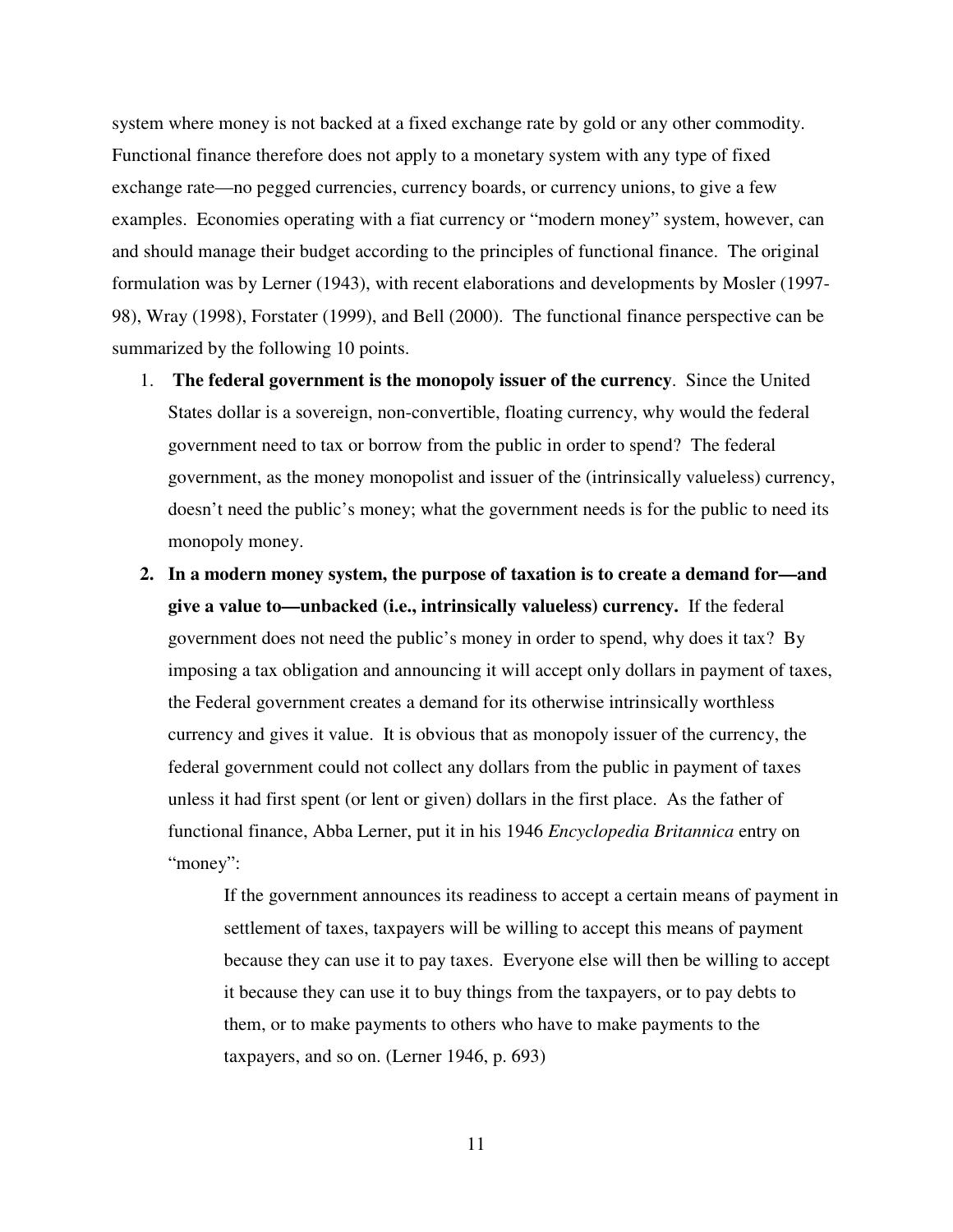- 3. **The purpose of U.S. government bond sales is not to finance spending, but to drain excess reserves created by deficit spending in order to maintain positive short term (overnight, interbank) interest rates.** Government spending, lending, and giving of money add to the reserves in the aggregate banking system; government taxing, borrowing, and taking of money drain reserves from the system. When the federal government runs a budget deficit,  $(G - T) > 0$ , meaning there is a 'net reserve add'. These excess reserves will cause the fed funds rate to fall toward zero. If the authorities desire a positive overnight (interbank) lending rate, bonds are sold to drain the excess reserves from the system. Notice that budget deficits put *downward* pressure on interest rates, the exact reverse of what most hawks claim!
- **4. In the functional finance view, the relation of G and T doesn't matter—all that matters are the** *effects* **of any policy.** Policies should be judged on their ability to achieve the goals for which they are designed and not on any notion of whether they are "sound" or otherwise comply with the dogmas of traditional economics. There is nothing inherently "good" or "bad" about any particular relation between government expenditure and tax receipts. It depends on the economic circumstances and on the results a particular budget stance will promote under those circumstances. As Lerner put it, if the amount of taxing or spending required to achieve macroeconomic goals such as full employment "should conflict with the principles of 'sound finance' or of balancing the budget or of limiting the national debt, so much the worse for those principles" (1951, p. 11). Promoting a balanced budget or surplus or a paying down of the national debt regardless of the macroeconomic effects would best be referred to as *dysfunctional finance*.
- **5. "Printing money" can have no effect on the economy independently of fiscal operations (in this case, the spending, lending, and giving of money by the Treasury and/or central bank).** If a trillion dollars are printed and left in a closet there will be no impact on the economy. To have any impact, money must be spent, lent, or given away. Therefore, if these fiscal operations are comprehensively accounted for, and "printing money" is also considered, this would constitute double-counting.Therefore, "printing money" can be effectively disregarded.
- **6. The "sound money," "sound finance" view of the hawks treats the modern money system as if it were on a gold standard.** Former Fed Chairman Alan Greenspan has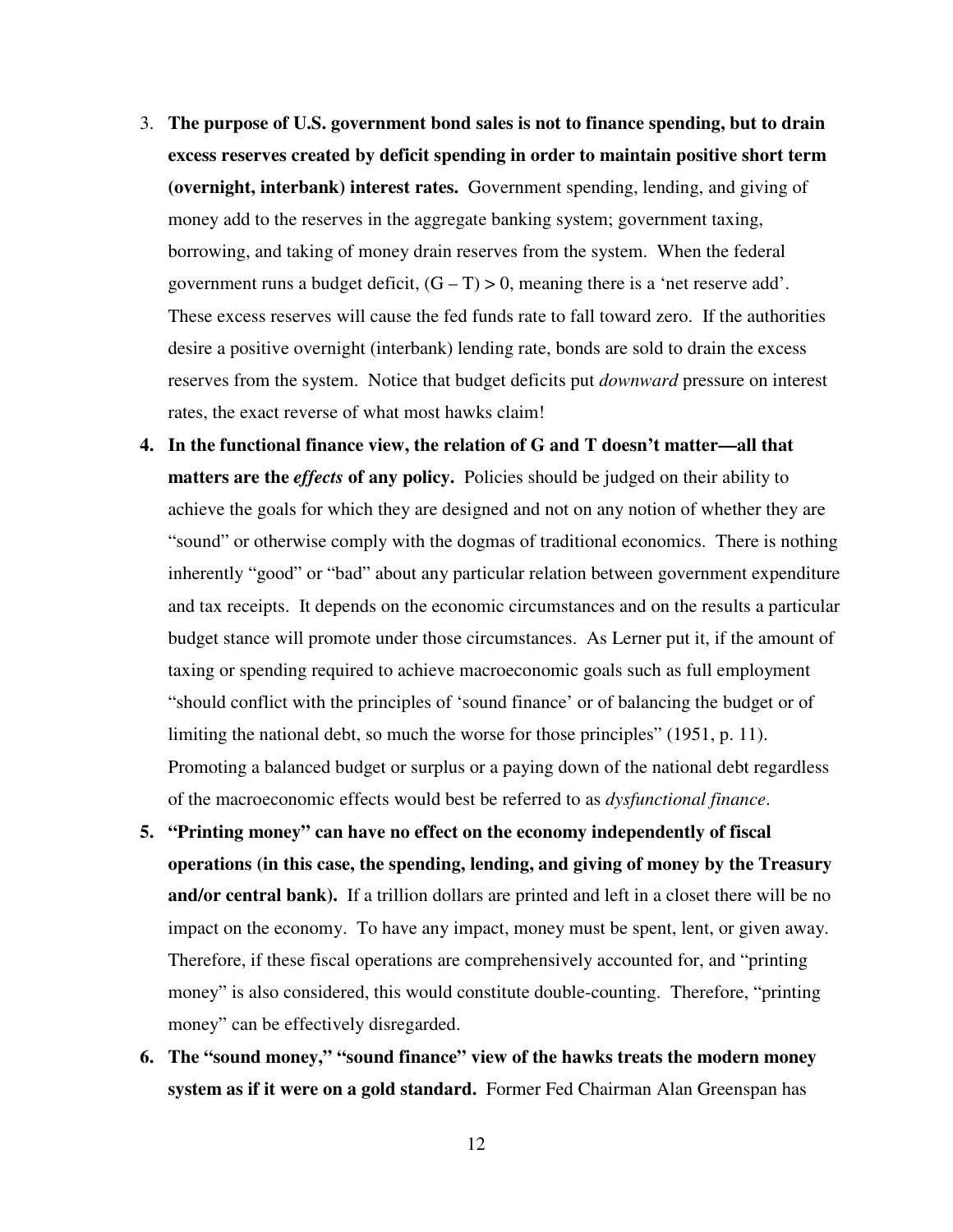said as much: "since the late '70s, central bankers generally have behaved as though we were on the gold standard…[W]e've behaved as though there are, indeed, real reserves underneath the system" (Greenspan 2005). Fixed exchange rates, such as a gold standard, reduce or even eliminate a nation's ability to use fiscal and monetary policies to pursue the public purpose. Under a gold standard, government spending is constrained by the accumulation of gold (or by the accumulation of foreign currency under a peg), and the central bank's ability to set short-term interest rates are sacrificed to the requirements of maintaining the peg. In any case, different systems operate according to different logics, and managing a modern money system according to the logic of a gold standard is like playing chess using the rules of checkers.

- **7. Doves are wrong because, by saying that the deficit is not really as big as it seems, or that we can balance the budget over the cycle, they are giving in too much to the hawk view and end up harming the position of supporters of common-sense budgetary policy.** According to what has come to be known as "Lerner's Law," trying to placate the public and the media for reasons of short term political expediency will inevitably backfire. Eventually, one will be revealed as a hypocrite, one's hands will be tied, or both. This seems a likely explanation of what has happened to Democrats who decided to call the Republicans fiscally irresponsible during the 1980s. Currently, both the Republicrats and the Demublicans are vying to be more "fiscally responsible" than the other, and they are likely to run the nation into the ground in the process. As one student remarked when I explained that virtually all members of both parties are now hawks: "Anything that all Democrats and Republicans agree on [i.e., that deficits and a larger national debt are harmful] must be wrong!"
- **8. The deficit is just accounting information—it tells us how much the domestic private and foreign sectors want to "net save" in assets denominated in the domestic currency.**  $(G - T) = (S - I) + (M - X)$ , that is, the government budget deficit equals the private sector surplus plus the foreign sector surplus (the trade deficit). Deficits do not reduce savings, as the hawks argue, but just the opposite: deficits generate savings!
- **9. The national debt is just accounting info**. It is the record of government's draining of excess reserves through bond sales to maintain short term interest rates. It might therefore be better called the "IRMA" (interest rate maintenance account) than the national debt**.**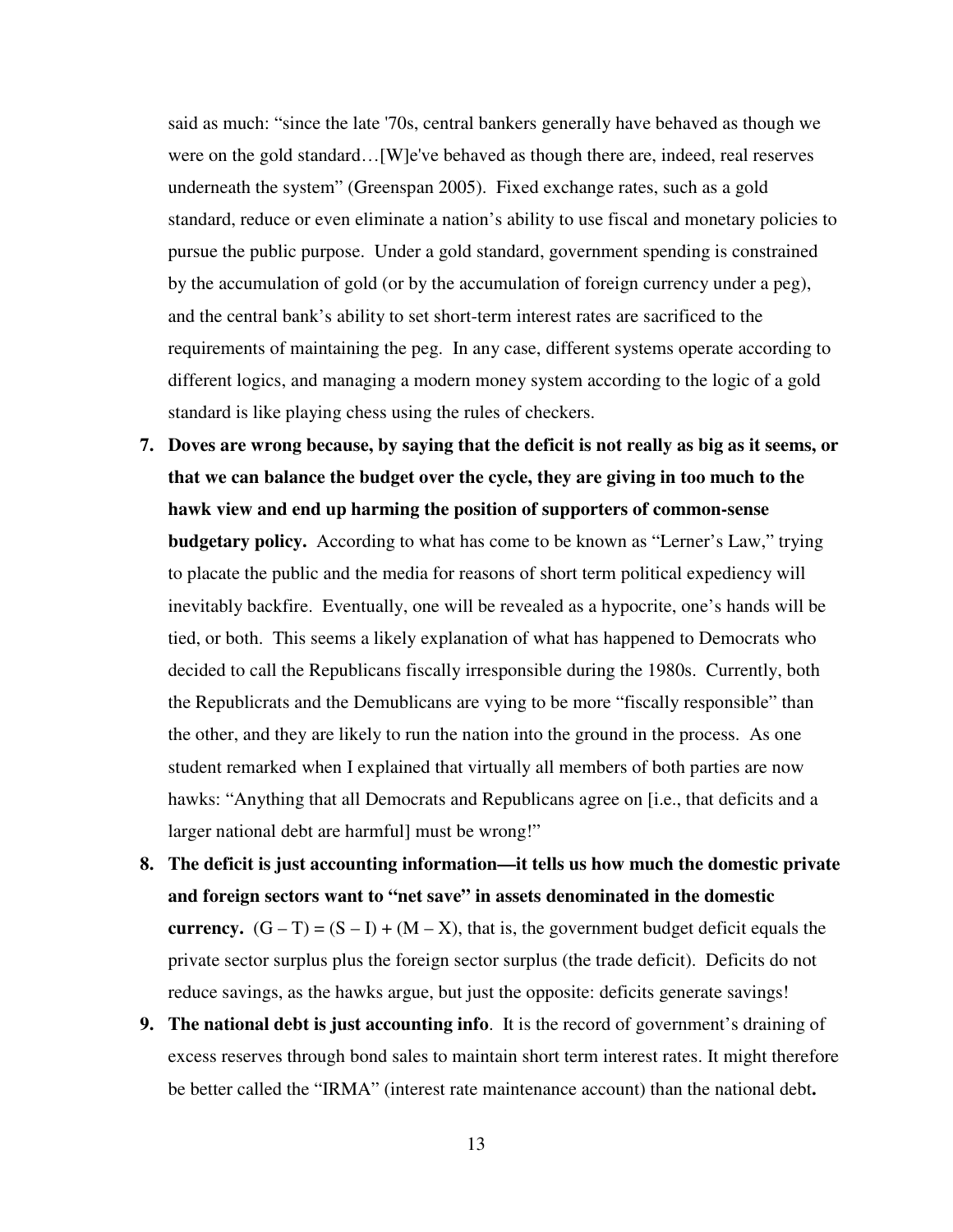10. **The national debt is not a burden on the future, because there can be no financial burden on a money monopolist in a modern money economy!** The only financial constraints are those that are self-imposed.

Understanding modern money and macro balance sheets enables a society to use the government budget for achieving economic and social policy goals. We can afford prosperity under such institutional arrangements, and the good news is that this is exactly the way our current system operates. The question then becomes whether we can find the political will to move forward, or whether we will continue to choose austerity over expansion. In a nation with millions unemployed and living in poverty, and in a world with billions living under similar and worse conditions, economic prosperity is the only long-term solution to the challenges of the twenty-first century. In the U.S., both political parties must decide to call a truce on the "deficit" scares. This is what a "Freedom Budget" must mean today.

## **FULL EMPLOYMENT: A NEW FREEDOM BUDGET**

A public service employment program based on the principles of functional finance can guarantee full employment without the rigidities associated with very high levels of private sector employment, can provide public and community services that are in short supply, and may be used as the basis for humanistic social policy. The huge economic and social costs associated with unemployment can be eliminated, and the national economy can be managed in a sensible way that is consistent with the idea, formalized in the United Nations Declaration of Human Rights, that every individual has the right to earn a livelihood in a self-respecting way.

A public service employment approach to full employment and price stability can also serve as the basis for humanistic social policies. Under such a program, a wide variety of social policies may be introduced that otherwise wouldn't fare a chance. To understand how this might work, consider that workers will always have the option to take a public service job. Now imagine what might happen if the public service wage-benefits package included health insurance. Employers in the private sector would have to match the public service wage-benefits, either line by line, or in some other compensating way. Private businesses would be encouraged by "market" pressures to either offer health insurance or compensate in some alternative way (higher salary, more chance for advancement, other benefits, or some other attractive part of the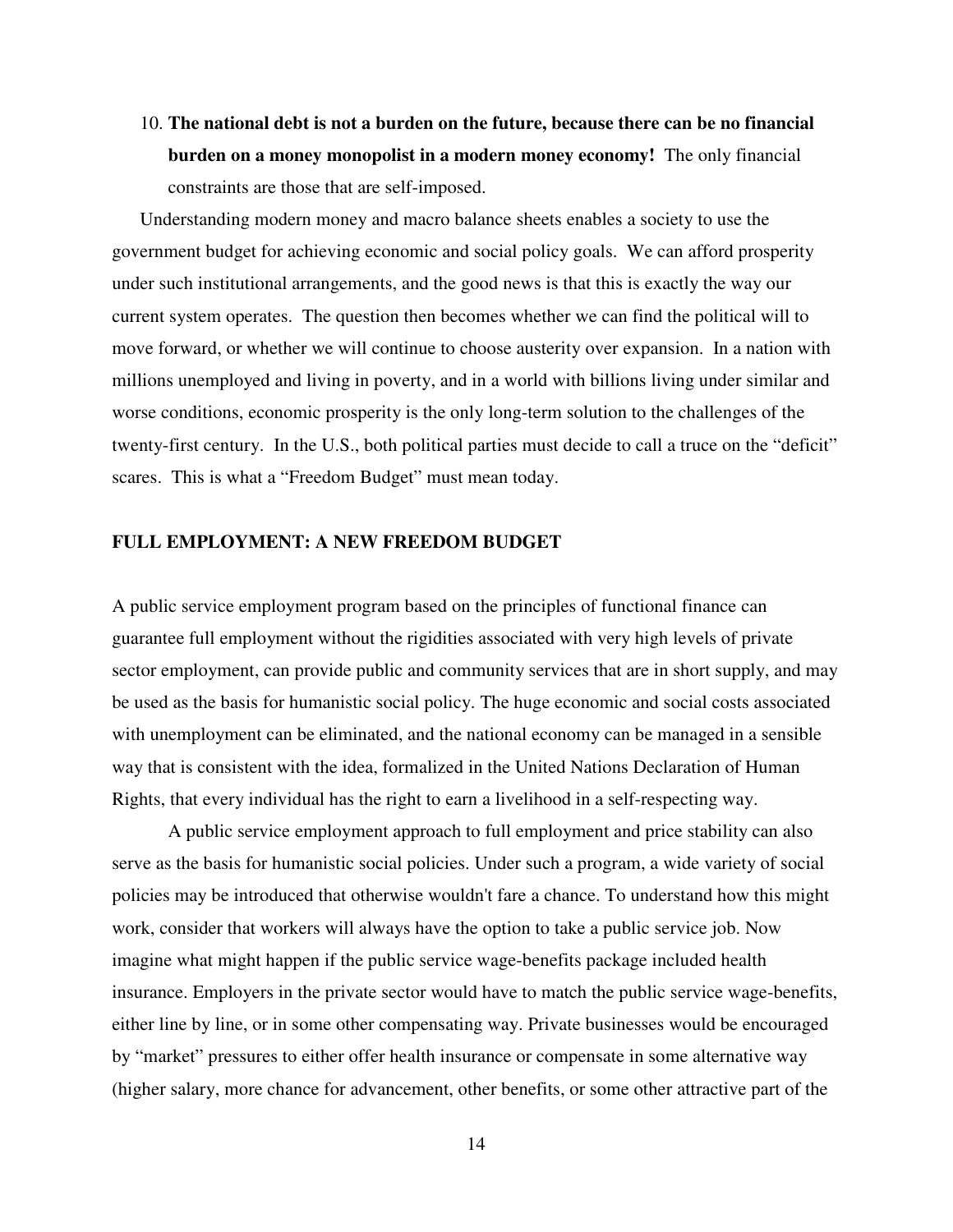offer). Likewise, since the public sector wage would be the *de facto* minimum wage (remember that the real minimum wage in an economic society with a semi-permanent pool of unemployed is zero), increases in the public sector wage could also be used to pressure businesses to raise wages (or some other compensating feature of their offer). Consider what might happen if the public sector job came with child-care. Likewise, worker health and safety issues, and general job environment. The list of ways in which public sector employment might be used as a 'benchmark' to increase the quality of private sector jobs is limited only by the imagination.

Next, consider the possibilities offered by millions of new workers available to do public service. Suddenly, there is no longer any financial or labor constraint to the provision of public and community services (other than the "real" constraints of population size, skills, and education, etc.). Habitat for Humanity and Meals on Wheels are never wanting for labor, public libraries and community centers are open every night, additional helping hands on playgrounds, at subway stations, in nursing homes, and recycling centers. The environment benefits are numerous, from clean-up to parks and recreation to tree-planting to new hiking trails. We know from the history of the WPA and other successful public service programs just how productive the contributions can be (we can also learn from the mistakes of such programs—e.g., race and gender discrimination must not be tolerated).

A public service jobs program could also be used to redefine just what constitutes valuable work in our society. Presently, the market is used as the measuring rod, so if you can't make your way in the private sector, your life-calling must not be valuable. Under the public service employment program, society is free to decide what qualifies as a public service job. Musicians and artists might be free to follow their calling. Oral histories can be documented and preserved through interviews with the elderly. Community gardens can thrive, with public service chefs preparing meals. Addressing the historical legacy of patriarchy and gender exploitation, care for one's own children and one's own home can be considered valid public service work. Even getting additional education or training may be considered a public service. It follows that individuals that stay employed rather than unemployed, and that are able to take advantage of education and training opportunities, will likely boost productivity in the private sector when the demand for labor rises during an economic upturn.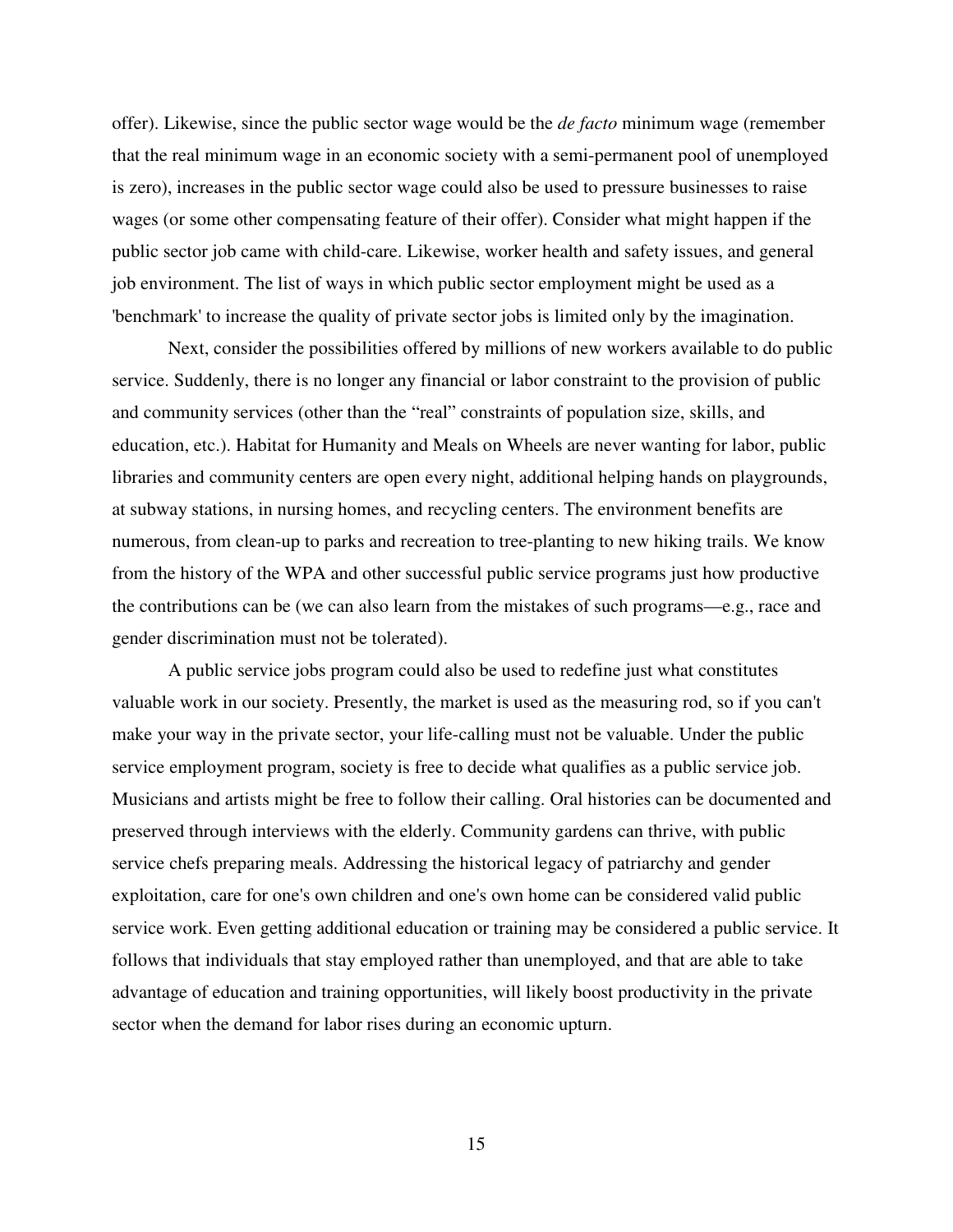The choices for the future are clear: functional finance or dysfunctional finance? A pool of unemployed to hold prices down or a flexible system of public service to maintain stability? Exploding prison systems and deteriorating skills or increased community services and more social cohesion? Poverty wages, no health care, no child care, or living wages and universal care? Fallacy of composition or sensible macroeconomic common-sense? Technocratic individualism or humanistic social policy? Involuntary part-time, involuntary flex-time labor market treadmill or life-sustaining, life-enhancing employment?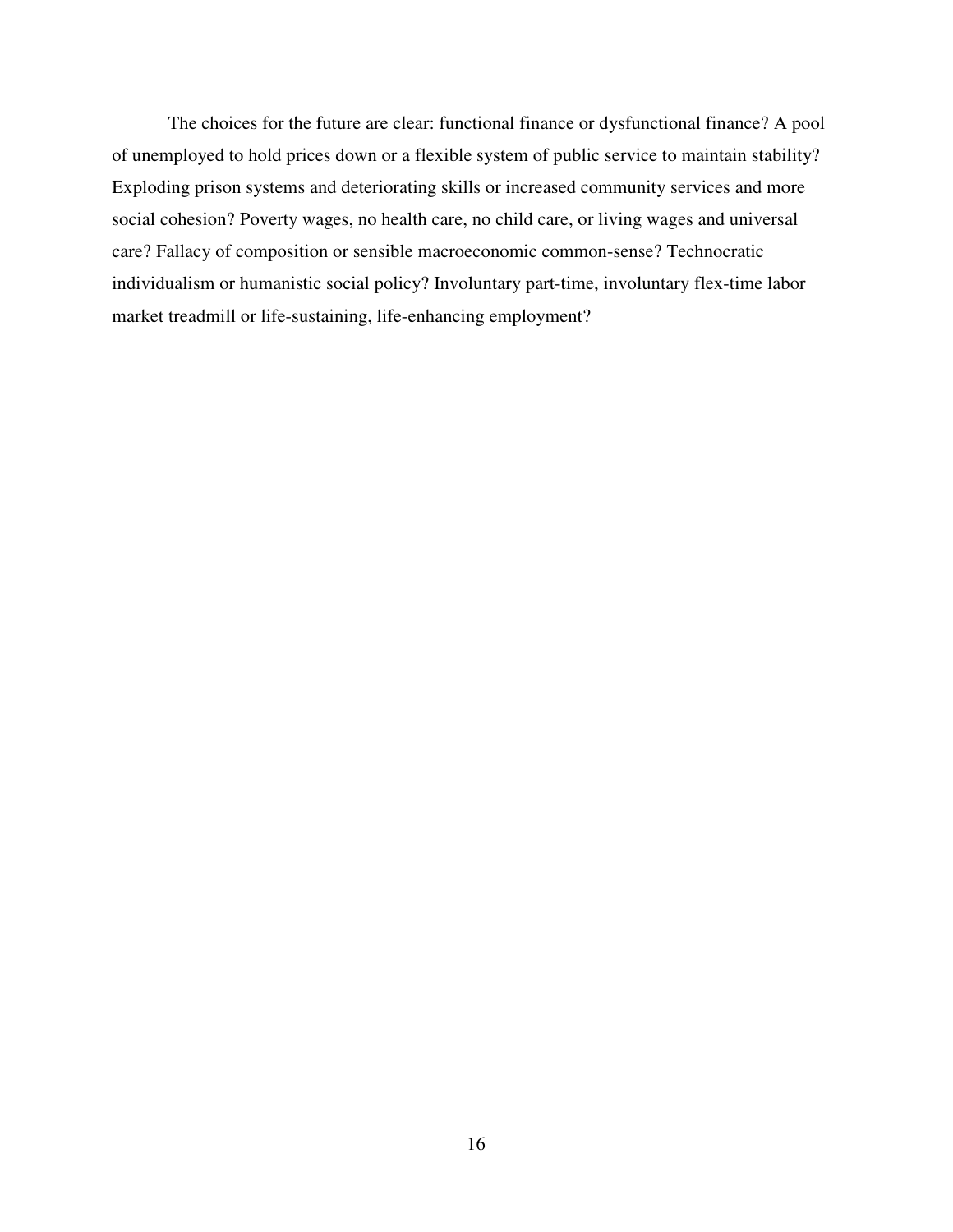#### **REFERENCES**

- A. Philip Randolph Institute. 1966. *A "Freedom Budget" for All Americans: Budgeting Our Resources, 1966-1975, to Achieve Freedom from Want.* New York: A. Philip Randolph Institute.
- Alexis, Marcus, Thadeus Spratlen, and Charles Z. Wilson. 2008. "Robert Browne and the Caucus of Black Economists." *Review of Black Political Economy,* vol. 35, nos. 2-3, pp. 61-66.
- Anderson, Bernard. 2008. "Robert Browne and Full Employment." *Review of Black Political Economy*, vol. 35, nos. 2-3, pp. 91-101.
- Bell, Stephanie. 2000. "Do taxes and bonds finance government spending?" *Journal of Economic Issues*, vol. 34, pp. 603-620.
- Benavie, Arthur. 1998. *Deficit Hysteria.* Westport, CT: Praeger.
- Black Radical Congress.1998. "The Freedom Agenda," in M. Marable and L. Mullings, eds., *Let Nobody Turn Us Around.* New York: Rowman & Littlefield, 2000.
- Buchanan, James. 1958. *Public Principles of Public Debt.* Homewood, IL: R. D. Irwin.
- Cavanaugh, Francis X. 1996. *The Truth about the National Debt.* Boston: Harvard Business School Press.
- Darity, Jr., William A. 2010. "A Direct Route to Full Employment." *Review of Black Political Economy*, vol. 37, no. 3.
- Eisner, Robert. 1986. *How Real is the Federal Deficit?* New York: The Free Press.
- Eisner, Robert. 1994. *The Misunderstood Economy.* Cambridge: Harvard Business School Press.
- Eisner, Robert. 1997. *The Great Deficit Scares: The Federal Budget, Trade, and Social Security*. New York: The Century Foundation Press.
- Evans, Paul. 1985. "Do Large Deficits Produce High Interest Rates?" *American Economic Review*, vol. 75, no. 1, pp. 68-87.
- Forstater, Mathew. 1999. "Functional Finance and Full Employment." *Journal of Economic Issues*, vol. 33, pp. 475-482.
- Forstater, Mathew. 2002. "Jobs for All: Another Dream of the Rev. Dr. Martin Luther King, Jr." *Forum for Social Economics*, vol. 31, no. 2, pp. 45-53; reprinted in D. Menkart, et al., eds., 2004. *Putting the Movement Back into Civil Rights Teaching*. Washington, D.C.: Poverty & Race Research Action Council.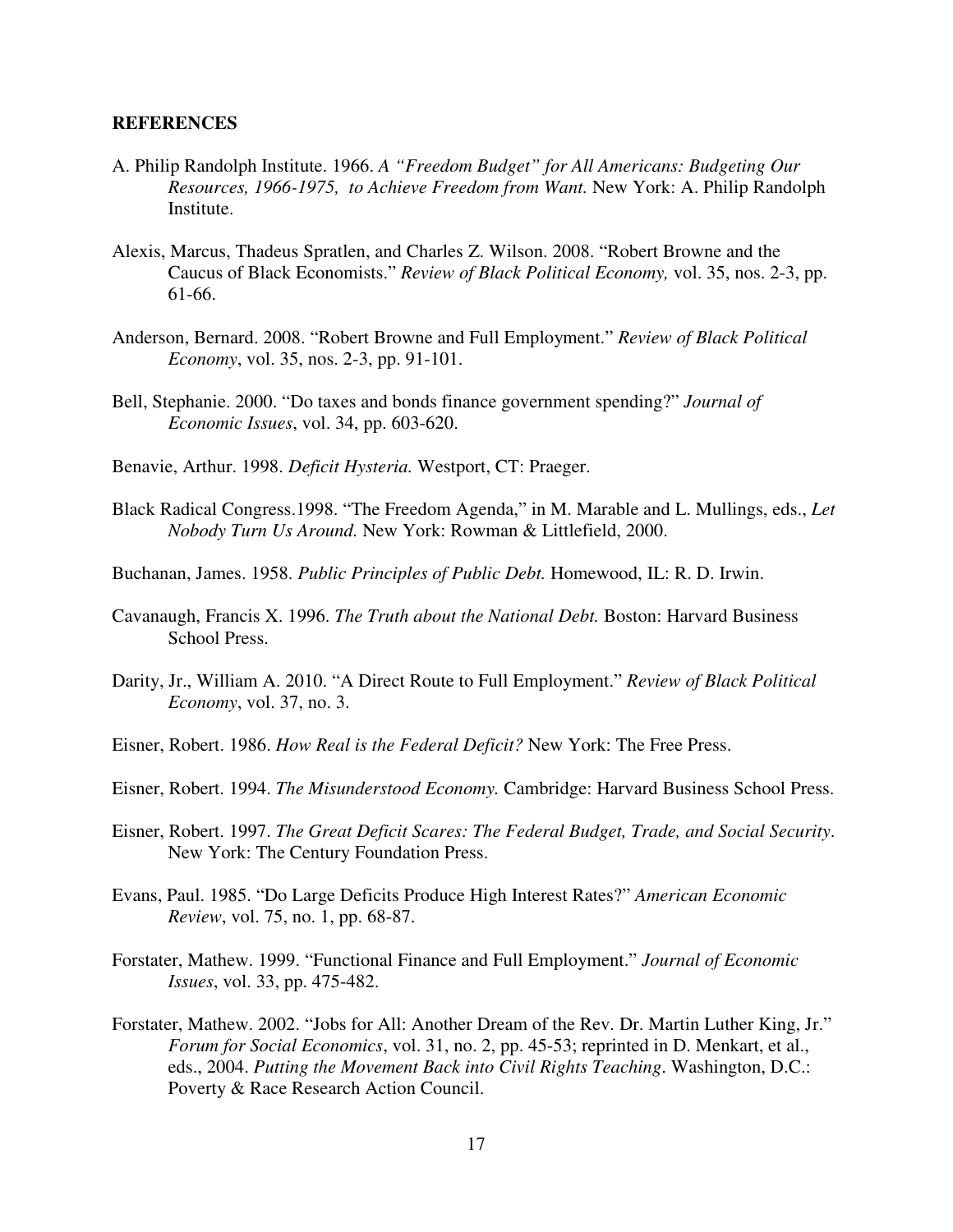Forstater, Mathew. 2007. "From Civil Rights to Economic Security: Bayard Rustin and the African American Struggle for Full Employment, 1945-1978." *International Journal of Political Economy*, vol. 36, vo. 3, pp. 63-74.

Friedman, Benjamin. 1988. *Day of Reckoning*. New York: Random House.

- Greenspan, A. 2005. *Hearing on Monetary Policy Report.* US House Committee on Financial Services, 20 July 2005, Washington D.C.
- Hawkins, Augustus F. 1975. "Full Employment to Meet America's Needs." *Challenge*, November/December, pp. 20-28.
- Heilbroner, Robert L. and Peter L. Bernstein. 1963. *A Primer on Government Spending*. New York, Random House.
- Heilbroner, Robert L. and Peter L. Bernstein. 1989. *The Debt and the Deficit: False Alarms, Real Possibilities*. New York: W. W. Norton.
- King, Jr., Martin Luther. 1986 [1968]. "Showdown for Nonviolence." *Look*, vol. 32, pp. 23-25, reprinted in J. M. Washington, ed., *A Testament of Hope: The Essential Writings of Martin Luther King, Jr.*." New York: Harper & Row.
- King, Jr., Martin Luther. 1971 [1963]. Letter requesting support for the March on Washington, in R. Goodman, *After the Planners.* New York: Simon & Schuster.
- Lerner, Abba. 1943. "Functional Finance and the Federal Debt." *Social Research*, vol. 10, pp. 38-51.
- Lerner, Abba. 1946. "Money." *Encyclopedia Britannica*.
- Lerner, Abba. 1951. *Economics of Employment*. New York: McGraw Hill.
- Marable, Manning. 1997. "Full Employment and Affirmative Action," in *Black Liberation in Conservative America.* Boston: South End Press.
- Mincy, Ronald B. 1994. "The Underclass: Concept, Controversy, and Evidence," in Sheldon H. Danziger, Gary D. Sandefur, Daniel H. Weinberg, eds., *Confronting Poverty*, Cambridge: Harvard University Press.
- Mosler, Warren B. 1997-98. "Full Employment and Price Stability." *Journal of Post Keynesian Economics*, vol. 20, no. 2, pp. 167-82.
- National Urban League. 1996. *The State of Black America 1996.* New York: National Urban League, Inc
- Peterson, Peter G. 1993. *Facing Up.* New York: Simon and Schuster.